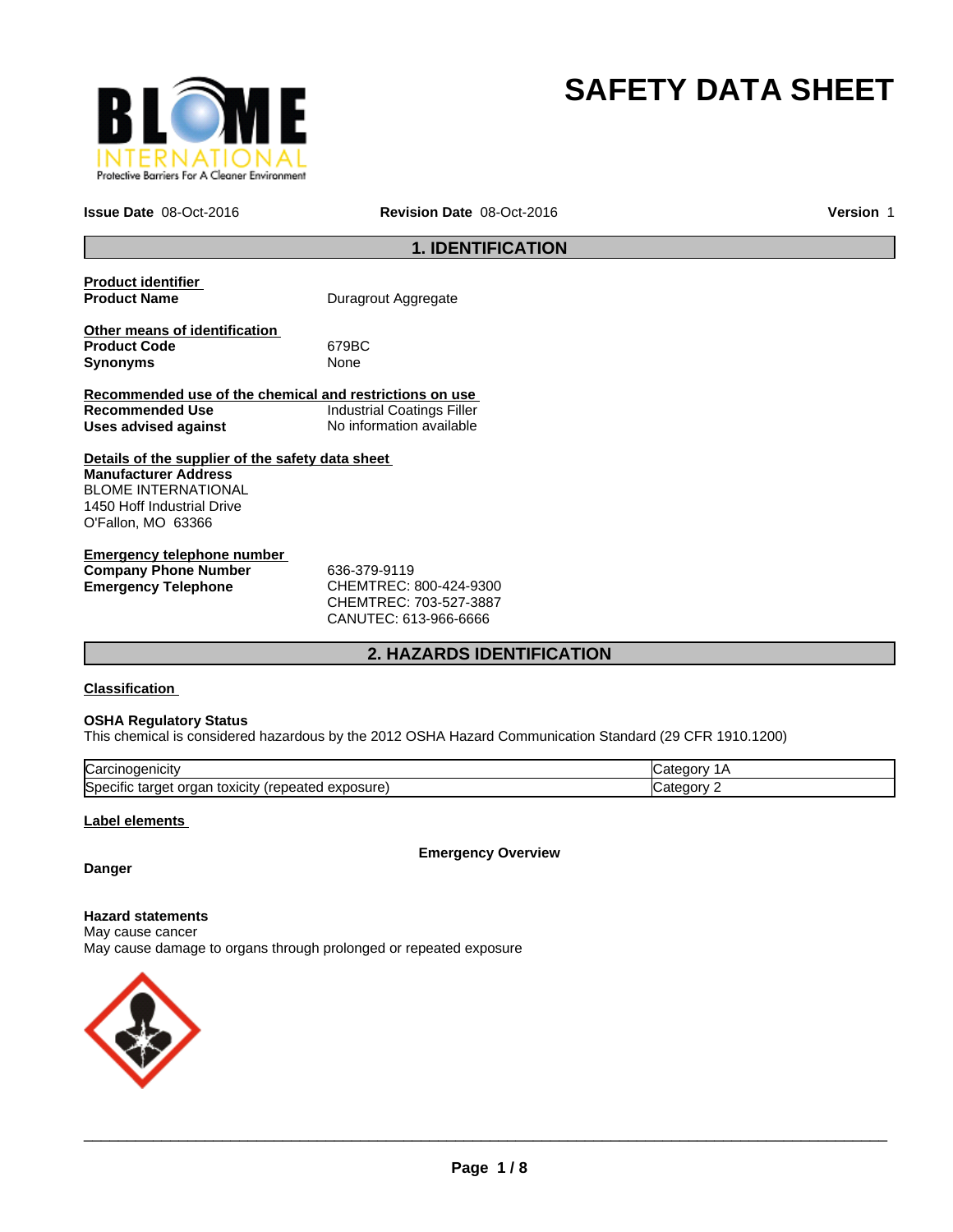**Appearance** powder **Physical state** Solid **Odor** None

 $\overline{\phantom{a}}$  ,  $\overline{\phantom{a}}$  ,  $\overline{\phantom{a}}$  ,  $\overline{\phantom{a}}$  ,  $\overline{\phantom{a}}$  ,  $\overline{\phantom{a}}$  ,  $\overline{\phantom{a}}$  ,  $\overline{\phantom{a}}$  ,  $\overline{\phantom{a}}$  ,  $\overline{\phantom{a}}$  ,  $\overline{\phantom{a}}$  ,  $\overline{\phantom{a}}$  ,  $\overline{\phantom{a}}$  ,  $\overline{\phantom{a}}$  ,  $\overline{\phantom{a}}$  ,  $\overline{\phantom{a}}$ 

**Precautionary Statements - Prevention**

Obtain special instructions before use Do not handle until all safety precautions have been read and understood Use personal protective equipment as required Do not breathe dust/fume/gas/mist/vapors/spray

#### **Precautionary Statements - Response**

IF exposed or concerned: Get medical advice/attention

#### **Precautionary Statements - Storage** Store locked up

**Precautionary Statements - Disposal** Dispose of contents/container to an approved waste disposal plant

#### **Hazards not otherwise classified (HNOC)**  Not applicable

## **Other Information**

May be harmful if swallowed.

#### **Unknown acute toxicity**

0% of the mixture consists of ingredient(s) of unknown toxicity

### **3. COMPOSITION/INFORMATION ON INGREDIENTS**

#### **Substance**

Not applicable

### **Mixture**

| <b>Chemical Name</b>                                                                                          | <b>CAS No</b> | Weight-%   |  |
|---------------------------------------------------------------------------------------------------------------|---------------|------------|--|
| <sup>*</sup> Quartz                                                                                           | 14808-60-7    | $60 - 100$ |  |
| Glass, oxide, chemicals *                                                                                     | 65997-17-3    | . .        |  |
| Titanium dioxide *                                                                                            | 13463-67-7    | - 1<br>U.  |  |
| . ₩The concert a concertainty for a contaction) of contact this action to a contillated to a standard concert |               |            |  |

The exact percentage (concentration) of composition has been withheld as a trade secret.

### **4. FIRST AID MEASURES**

#### **Description of first aid measures**

| <b>General advice</b>              | If symptoms persist, call a physician. Do not breathe dust/fume/gas/mist/vapors/spray. Do<br>not get in eyes, on skin, or on clothing.                                                                                  |
|------------------------------------|-------------------------------------------------------------------------------------------------------------------------------------------------------------------------------------------------------------------------|
| Eye contact                        | Immediately flush with plenty of water. After initial flushing, remove any contact lenses and<br>continue flushing for at least 15 minutes. Keep eye wide open while rinsing. If symptoms<br>persist, call a physician. |
| <b>Skin contact</b>                | Consult a physician if necessary. Wash off immediately with soap and plenty of water while<br>removing all contaminated clothes and shoes.                                                                              |
| <b>Inhalation</b>                  | Remove to fresh air. Call a physician. If breathing is irregular or stopped, administer<br>artificial respiration. Avoid direct contact with skin. Use barrier to give mouth-to-mouth<br>resuscitation.                 |
| Ingestion                          | Rinse mouth. Drink plenty of water. If symptoms persist, call a physician. Do NOT induce<br>vomiting.                                                                                                                   |
| Self-protection of the first aider | Use personal protective equipment as required.                                                                                                                                                                          |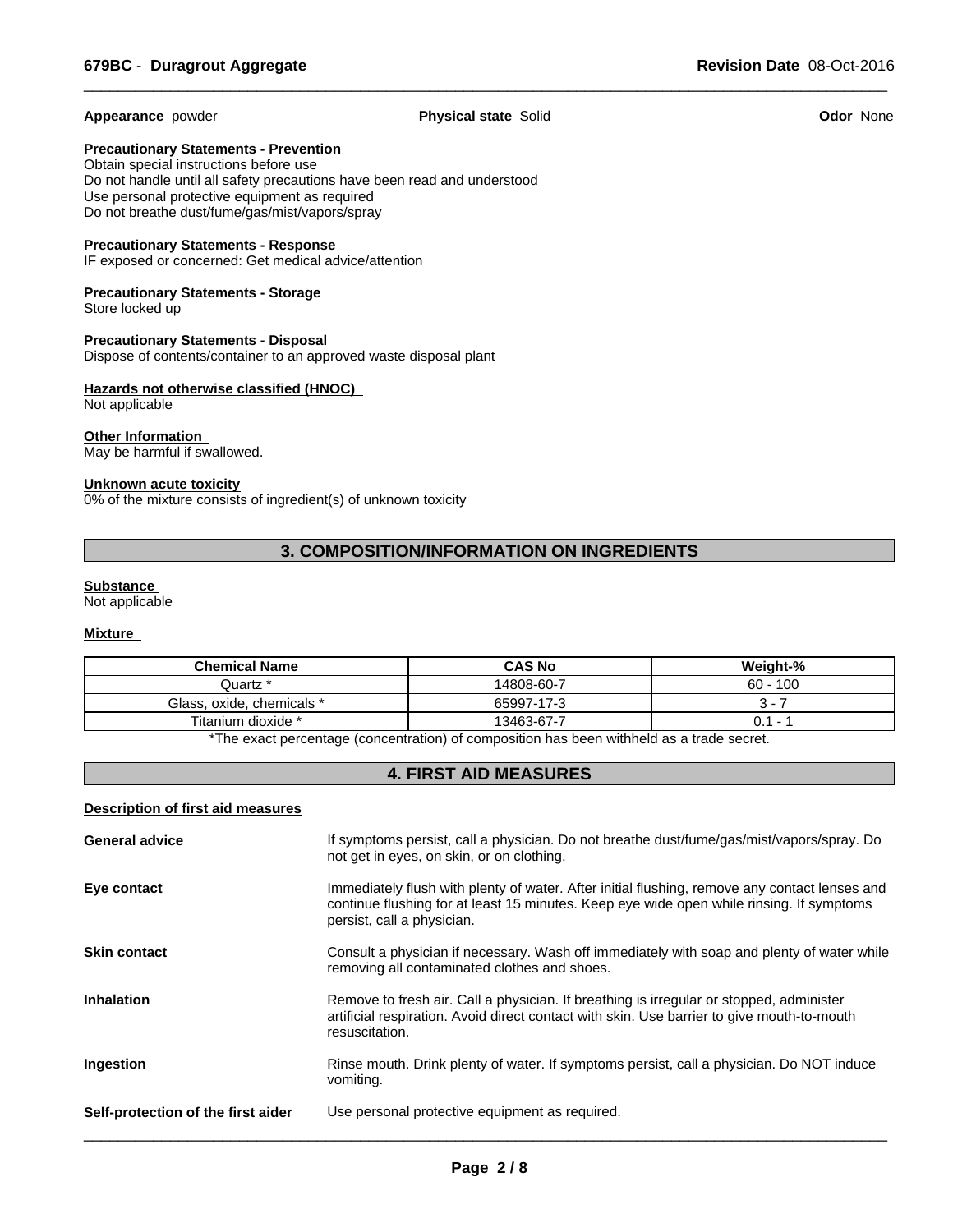#### **Most important symptoms and effects, both acute and delayed**

**Symptoms** May cause redness and tearing of the eyes. Coughing and/ or wheezing.

#### **Indication of any immediate medical attention and special treatment needed**

**Note to physicians** Treat symptomatically.

#### **5. FIRE-FIGHTING MEASURES**

 $\overline{\phantom{a}}$  ,  $\overline{\phantom{a}}$  ,  $\overline{\phantom{a}}$  ,  $\overline{\phantom{a}}$  ,  $\overline{\phantom{a}}$  ,  $\overline{\phantom{a}}$  ,  $\overline{\phantom{a}}$  ,  $\overline{\phantom{a}}$  ,  $\overline{\phantom{a}}$  ,  $\overline{\phantom{a}}$  ,  $\overline{\phantom{a}}$  ,  $\overline{\phantom{a}}$  ,  $\overline{\phantom{a}}$  ,  $\overline{\phantom{a}}$  ,  $\overline{\phantom{a}}$  ,  $\overline{\phantom{a}}$ 

#### **Suitable extinguishing media**

Use extinguishing measures that are appropriate to local circumstances and the surrounding environment.

**Unsuitable extinguishing media** No information available.

#### **Specific hazards arising from the chemical**

No information available.

#### **Explosion data Sensitivity to Mechanical Impact** None. **Sensitivity to Static Discharge** None.

#### **Protective equipment and precautions for firefighters**

As in any fire, wear self-contained breathing apparatus pressure-demand, MSHA/NIOSH (approved or equivalent) and full protective gear.

#### **6. ACCIDENTAL RELEASE MEASURES**

#### **Personal precautions, protective equipment and emergency procedures**

| <b>Personal precautions</b><br>Use personal protective equipment as required. Avoid creating dust. |                                                                                                                                   |  |  |  |  |
|----------------------------------------------------------------------------------------------------|-----------------------------------------------------------------------------------------------------------------------------------|--|--|--|--|
| <b>Environmental precautions</b>                                                                   |                                                                                                                                   |  |  |  |  |
| <b>Environmental precautions</b>                                                                   | No information available.                                                                                                         |  |  |  |  |
| Methods and material for containment and cleaning up                                               |                                                                                                                                   |  |  |  |  |
| <b>Methods for containment</b>                                                                     | Prevent further leakage or spillage if safe to do so.                                                                             |  |  |  |  |
| Methods for cleaning up                                                                            | Use personal protective equipment as required. Sweep up and shovel into suitable<br>containers for disposal. Avoid creating dust. |  |  |  |  |
| <b>7. HANDLING AND STORAGE</b>                                                                     |                                                                                                                                   |  |  |  |  |

## **Precautions for safe handling Advice on safe handling** Avoid contact with skin, eyes or clothing. Use personal protective equipment as required. Wash contaminated clothing before reuse. Do not breathe dust/fume/gas/mist/vapors/spray. Do not eat, drink or smoke when using this product. **Conditions for safe storage, including any incompatibilities Storage Conditions** Keep container tightly closed in a dry and well-ventilated place. Keep out of the reach of children. **Incompatible materials Hydrogen fluoride. Strong bases.**

### **8. EXPOSURE CONTROLS/PERSONAL PROTECTION**

#### **Control parameters**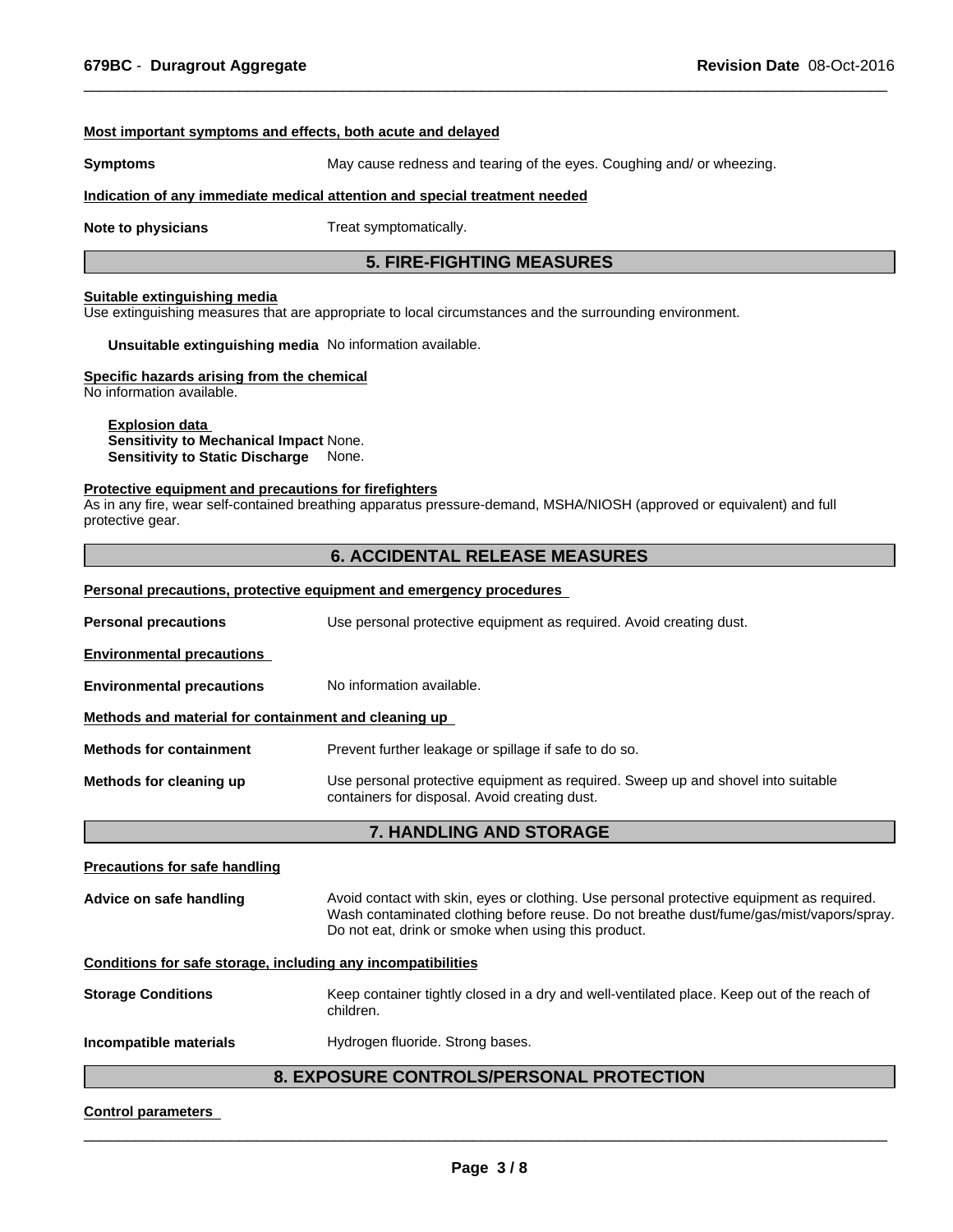#### **Exposure Guidelines** .

| <b>Chemical Name</b>                  | <b>ACGIH TLV</b>                                                                                                                                                                                                                                                      | <b>OSHA PEL</b>                                                                                                                                                                   | <b>NIOSH IDLH</b>                                                                         |
|---------------------------------------|-----------------------------------------------------------------------------------------------------------------------------------------------------------------------------------------------------------------------------------------------------------------------|-----------------------------------------------------------------------------------------------------------------------------------------------------------------------------------|-------------------------------------------------------------------------------------------|
| Quartz<br>14808-60-7                  | TWA: $0.025$ mg/m <sup>3</sup> respirable<br>fraction                                                                                                                                                                                                                 | $(30)/(%SiO2 + 2)$ mg/m <sup>3</sup> TWA<br>total dust<br>$(250)/(%SiO2 + 5)$ mppcf TWA<br>respirable fraction<br>$(10)/(%SiO2 + 2)$ mg/m <sup>3</sup> TWA<br>respirable fraction | IDLH: 50 mg/m <sup>3</sup> respirable dust<br>TWA: 0.05 mg/m <sup>3</sup> respirable dust |
| Glass, oxide, chemicals<br>65997-17-3 | TWA: 1 fiber/cm3 respirable fibers:<br>length $>5 \mu m$ , aspect ratio $>=3.1$ , as<br>determined by the membrane filter<br>method at 400-450X magnification<br>[4-mm objective], using<br>phase-contrast illumination<br>TWA: $5 \text{ mg/m}^3$ inhalable fraction |                                                                                                                                                                                   |                                                                                           |
| Titanium dioxide<br>13463-67-7        | TWA: $10 \text{ mg/m}^3$                                                                                                                                                                                                                                              | TWA: 15 mg/m <sup>3</sup> total dust                                                                                                                                              | IDLH: $5000 \text{ mg/m}^3$                                                               |

 $\overline{\phantom{a}}$  ,  $\overline{\phantom{a}}$  ,  $\overline{\phantom{a}}$  ,  $\overline{\phantom{a}}$  ,  $\overline{\phantom{a}}$  ,  $\overline{\phantom{a}}$  ,  $\overline{\phantom{a}}$  ,  $\overline{\phantom{a}}$  ,  $\overline{\phantom{a}}$  ,  $\overline{\phantom{a}}$  ,  $\overline{\phantom{a}}$  ,  $\overline{\phantom{a}}$  ,  $\overline{\phantom{a}}$  ,  $\overline{\phantom{a}}$  ,  $\overline{\phantom{a}}$  ,  $\overline{\phantom{a}}$ 

*NIOSH IDLH Immediately Dangerous to Life or Health*

#### **Appropriate engineering controls**

| Showers<br>Eyewash stations<br>Ventilation systems. |
|-----------------------------------------------------|
|                                                     |
|                                                     |

#### **Individual protection measures, such as personal protective equipment**

| <b>Eye/face protection</b>            | Wear safety glasses with side shields (or goggles).                                                                                                                                                                                                                                                                              |
|---------------------------------------|----------------------------------------------------------------------------------------------------------------------------------------------------------------------------------------------------------------------------------------------------------------------------------------------------------------------------------|
| Skin and body protection              | Wear protective gloves and protective clothing.                                                                                                                                                                                                                                                                                  |
| <b>Respiratory protection</b>         | If exposure limits are exceeded or irritation is experienced, NIOSH/MSHA approved<br>respiratory protection should be worn. Positive-pressure supplied air respirators may be<br>required for high airborne contaminant concentrations. Respiratory protection must be<br>provided in accordance with current local regulations. |
| <b>General Hygiene Considerations</b> | Handle in accordance with good industrial hygiene and safety practice.                                                                                                                                                                                                                                                           |

### **9. PHYSICAL AND CHEMICAL PROPERTIES**

#### **Information on basic physical and chemical properties**

| <b>Physical state</b><br>Appearance<br><b>Color</b> | Solid<br>powder<br>pigmented | Odor<br><b>Odor threshold</b> | None<br>No information available |
|-----------------------------------------------------|------------------------------|-------------------------------|----------------------------------|
| <b>Property</b>                                     | Values                       | Remarks • Method              |                                  |
| рH                                                  | $-7$                         |                               |                                  |
| Melting point / freezing point                      | 1650 °C<br>3002 °F           |                               |                                  |
| Boiling point / boiling range                       | 1650 °C /<br>3002 °F         |                               |                                  |
| <b>Flash point</b>                                  | No information available     |                               |                                  |
| <b>Evaporation rate</b>                             | No information available     |                               |                                  |
| Flammability (solid, gas)                           | No information available     |                               |                                  |
| <b>Flammability Limit in Air</b>                    |                              |                               |                                  |
| <b>Upper flammability limit:</b>                    | No information available     |                               |                                  |
| Lower flammability limit:                           | No information available     |                               |                                  |
| Vapor pressure                                      | No information available     |                               |                                  |
| Vapor density                                       | No information available     |                               |                                  |
| <b>Relative density</b>                             | 2.7                          |                               |                                  |
| <b>Water solubility</b>                             | Insoluble in water           |                               |                                  |
| Solubility in other solvents                        | No information available     |                               |                                  |
| <b>Partition coefficient</b>                        | No information available     |                               |                                  |
| <b>Autoignition temperature</b>                     | No information available     |                               |                                  |

 $\_$  ,  $\_$  ,  $\_$  ,  $\_$  ,  $\_$  ,  $\_$  ,  $\_$  ,  $\_$  ,  $\_$  ,  $\_$  ,  $\_$  ,  $\_$  ,  $\_$  ,  $\_$  ,  $\_$  ,  $\_$  ,  $\_$  ,  $\_$  ,  $\_$  ,  $\_$  ,  $\_$  ,  $\_$  ,  $\_$  ,  $\_$  ,  $\_$  ,  $\_$  ,  $\_$  ,  $\_$  ,  $\_$  ,  $\_$  ,  $\_$  ,  $\_$  ,  $\_$  ,  $\_$  ,  $\_$  ,  $\_$  ,  $\_$  ,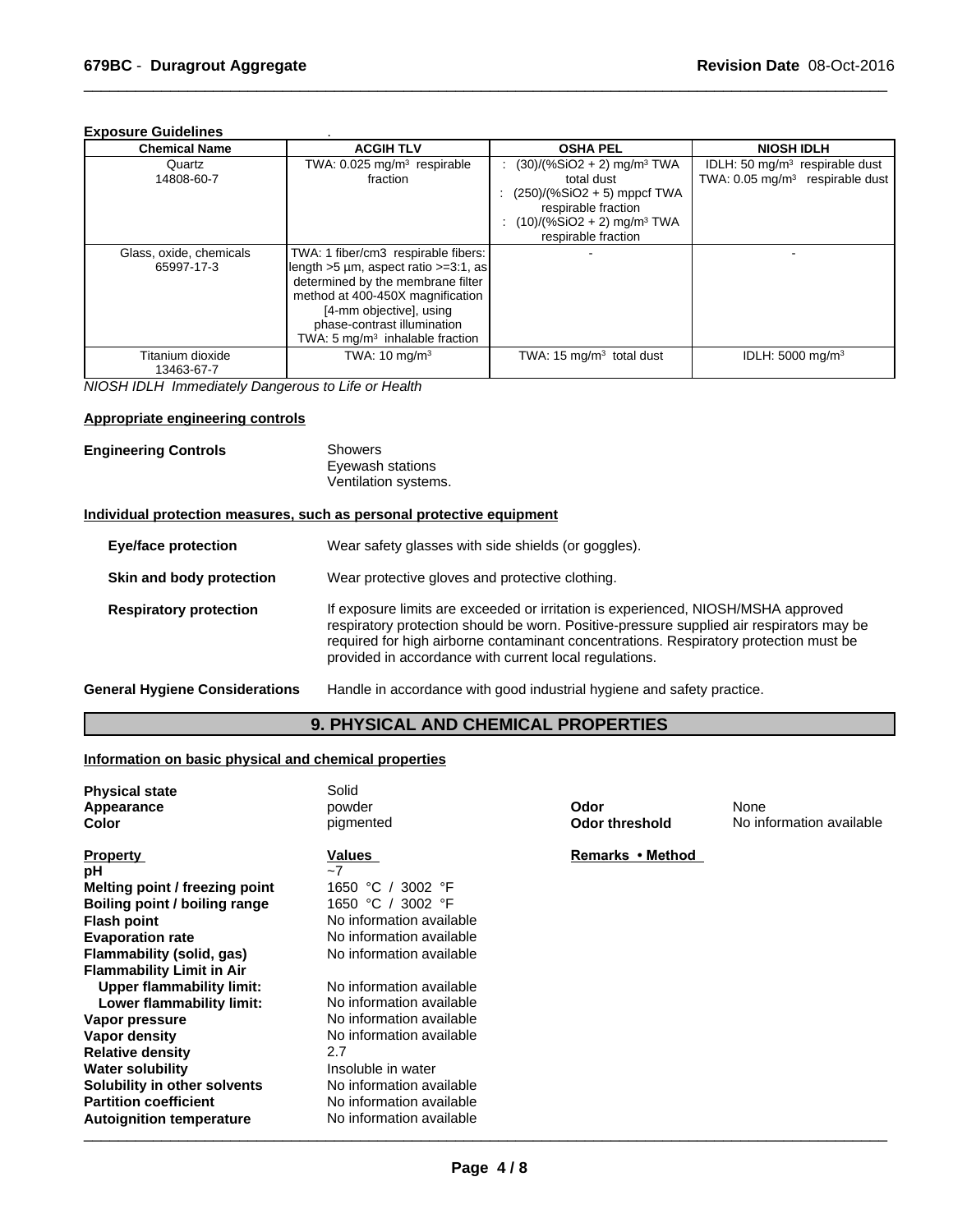**Explosive properties** Not an explosive<br> **Oxidizing properties** Not applicable **Oxidizing properties Kinematic viscosity**<br> **Community** No information available<br>
No information available **Decomposition temperature**

#### **Other Information**

**VOC Content (%)**<br>Density

**No information available** No information available

**Softening point No information available**<br> **Molecular weight No information available** No information available<br>0 g/L **Density Constitution No** information available<br> **Bulk density No** information available **No information available** 

Not applicable Not applicable

 $\overline{\phantom{a}}$  ,  $\overline{\phantom{a}}$  ,  $\overline{\phantom{a}}$  ,  $\overline{\phantom{a}}$  ,  $\overline{\phantom{a}}$  ,  $\overline{\phantom{a}}$  ,  $\overline{\phantom{a}}$  ,  $\overline{\phantom{a}}$  ,  $\overline{\phantom{a}}$  ,  $\overline{\phantom{a}}$  ,  $\overline{\phantom{a}}$  ,  $\overline{\phantom{a}}$  ,  $\overline{\phantom{a}}$  ,  $\overline{\phantom{a}}$  ,  $\overline{\phantom{a}}$  ,  $\overline{\phantom{a}}$ 

### **10. STABILITY AND REACTIVITY**

#### **Reactivity**  No data available

**Chemical stability** Stable under recommended storage conditions. **Possibility of Hazardous Reactions** Hazardous polymerization does not occur. **Conditions to avoid** dust formation. **Incompatible materials** Hydrogen fluoride. Strong bases. **Hazardous Decomposition Products** None known based on information supplied.

### **11. TOXICOLOGICAL INFORMATION**

#### **Information on likely routes of exposure**

| <b>Product Information</b> |                                                                                                                                                          |  |
|----------------------------|----------------------------------------------------------------------------------------------------------------------------------------------------------|--|
| <b>Inhalation</b>          | Inhalation overexposure to free crystalline silica may cause delayed lung injury including<br>silicosis, a disabling and potentially fatal lung disease. |  |
| Eye contact                | Based on available data, the classification criteria are not met.                                                                                        |  |
| <b>Skin contact</b>        | Based on available data, the classification criteria are not met.                                                                                        |  |
| Ingestion                  | Based on available data, the classification criteria are not met.                                                                                        |  |
|                            |                                                                                                                                                          |  |

| <b>Chemical Name</b> | Oral LD50           | <b>Dermal LD50</b> | <b>Inhalation LC50</b> |  |
|----------------------|---------------------|--------------------|------------------------|--|
| Quartz               | $=$ 500 mg/kg (Rat) |                    |                        |  |
| 14808-60-7           |                     |                    |                        |  |
| Titanium dioxide     | 10000 mg/kg (Rat)   |                    |                        |  |
| 13463-67-7           |                     |                    |                        |  |

#### **Information on toxicological effects**

**Symptoms** No information available.

#### **Delayed and immediate effects as well as chronic effects from short and long-term exposure**

| <b>Sensitization</b>          |              | Based on available data, the classification criteria are not met. |                                                                                          |             |
|-------------------------------|--------------|-------------------------------------------------------------------|------------------------------------------------------------------------------------------|-------------|
| <b>Germ cell mutagenicity</b> |              | Based on available data, the classification criteria are not met. |                                                                                          |             |
| Carcinogenicity               |              |                                                                   | The table below indicates whether each agency has listed any ingredient as a carcinogen. |             |
| <b>Chemical Name</b>          | <b>ACGIH</b> | <b>IARC</b>                                                       | <b>NTP</b>                                                                               | <b>OSHA</b> |
| Quartz                        | A2           | Group 1                                                           | Known                                                                                    |             |
| 14808-60-7                    |              |                                                                   |                                                                                          |             |

 $\overline{\phantom{a}}$  , and the contribution of the contribution of the contribution of the contribution of the contribution of the contribution of the contribution of the contribution of the contribution of the contribution of the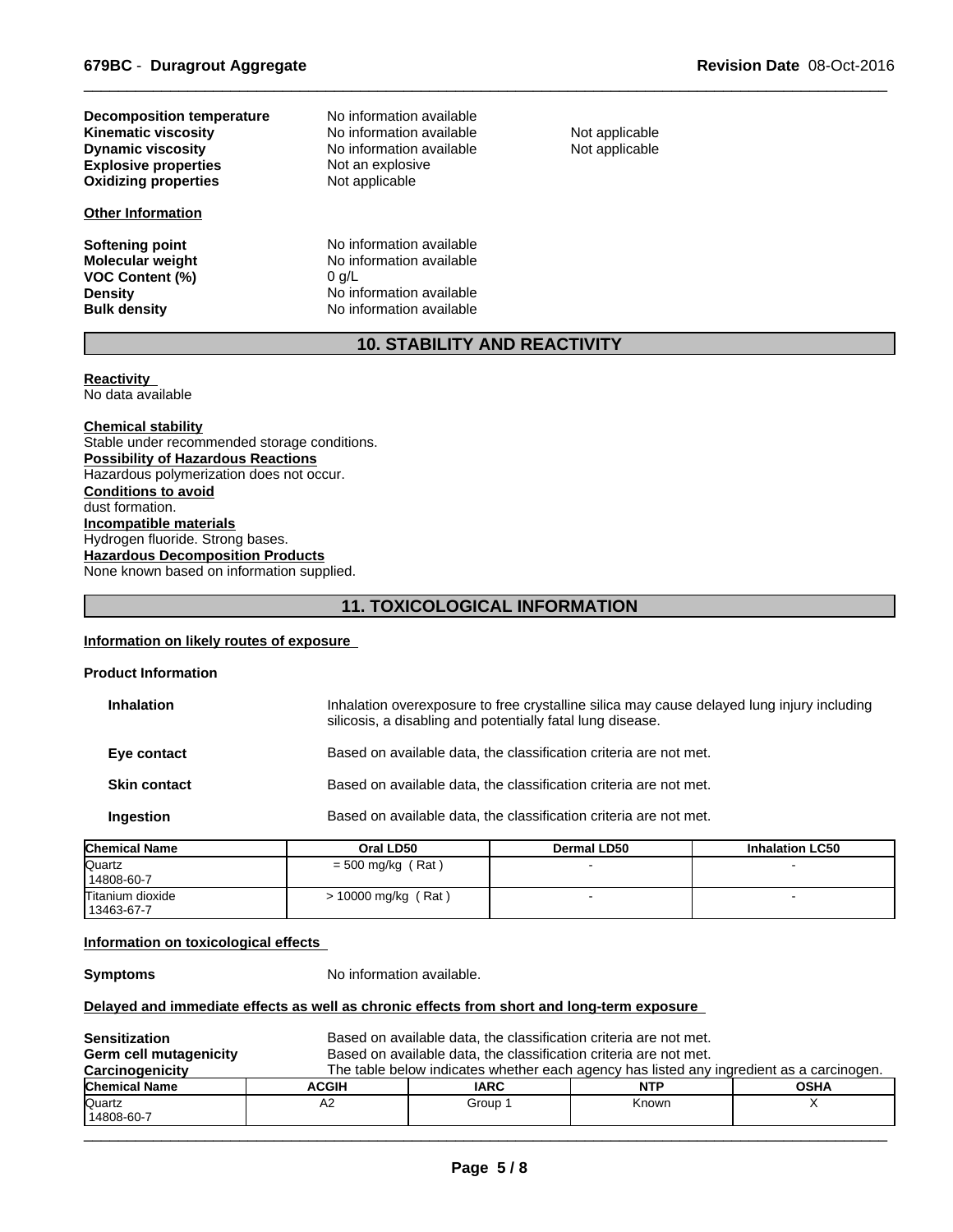| Glass, oxide, chemicals<br>65997-17-3                                                                                                                                                                                        |                                                                                                                         | Group 3                                                                                                                                                                                   |                                                                                      |   |  |
|------------------------------------------------------------------------------------------------------------------------------------------------------------------------------------------------------------------------------|-------------------------------------------------------------------------------------------------------------------------|-------------------------------------------------------------------------------------------------------------------------------------------------------------------------------------------|--------------------------------------------------------------------------------------|---|--|
| Titanium dioxide<br>13463-67-7                                                                                                                                                                                               |                                                                                                                         | Group 2B                                                                                                                                                                                  |                                                                                      | X |  |
| A2 - Suspected Human Carcinogen<br>Group 1 - Carcinogenic to Humans<br>Not classifiable as a human carcinogen<br>Group 2B - Possibly Carcinogenic to Humans<br>NTP (National Toxicology Program)<br>Known - Known Carcinogen | ACGIH (American Conference of Governmental Industrial Hygienists)<br>IARC (International Agency for Research on Cancer) |                                                                                                                                                                                           |                                                                                      |   |  |
| X - Present                                                                                                                                                                                                                  | OSHA (Occupational Safety and Health Administration of the US Department of Labor)                                      |                                                                                                                                                                                           |                                                                                      |   |  |
| <b>Reproductive toxicity</b><br><b>STOT - single exposure</b><br><b>STOT - repeated exposure</b>                                                                                                                             |                                                                                                                         | Based on available data, the classification criteria are not met.<br>Based on available data, the classification criteria are not met.<br>disorder and damage to the. Respiratory system. | Causes damage to organs through prolonged or repeated exposure if inhaled. May cause |   |  |
| <b>Target Organ Effects</b><br><b>Aspiration hazard</b>                                                                                                                                                                      |                                                                                                                         | Respiratory system, lungs, Eyes.<br>Based on available data, the classification criteria are not met.                                                                                     |                                                                                      |   |  |

 $\overline{\phantom{a}}$  ,  $\overline{\phantom{a}}$  ,  $\overline{\phantom{a}}$  ,  $\overline{\phantom{a}}$  ,  $\overline{\phantom{a}}$  ,  $\overline{\phantom{a}}$  ,  $\overline{\phantom{a}}$  ,  $\overline{\phantom{a}}$  ,  $\overline{\phantom{a}}$  ,  $\overline{\phantom{a}}$  ,  $\overline{\phantom{a}}$  ,  $\overline{\phantom{a}}$  ,  $\overline{\phantom{a}}$  ,  $\overline{\phantom{a}}$  ,  $\overline{\phantom{a}}$  ,  $\overline{\phantom{a}}$ 

#### **Numerical measures of toxicity - Product Information**

# **The following values are calculated based on chapter 3.1 of the GHS document** . **ATEmix (oral)** 5,000.00 mg/kg

**ATEmix (oral)** 5,000.00 mg/kg

### **12. ECOLOGICAL INFORMATION**

#### **Ecotoxicity**

98 % of the mixture consists of components(s) of unknown hazards to the aquatic environment

#### **Persistence and degradability**

No information available.

#### **Bioaccumulation**

No information available.

#### **Other adverse effects**

No information available

### **13. DISPOSAL CONSIDERATIONS**

| Waste treatment methods   | Disposal should be in accordance with applicable regional, national and local laws and |
|---------------------------|----------------------------------------------------------------------------------------|
| <b>Disposal of wastes</b> | regulations.                                                                           |
| Contaminated packaging    | Do not reuse container.                                                                |

#### **14. TRANSPORT INFORMATION**

| <u>DOT</u>  | Not regulated |
|-------------|---------------|
| <b>TDG</b>  | Not regulated |
| <b>IATA</b> | Not regulated |
| <b>IMDG</b> | Not regulated |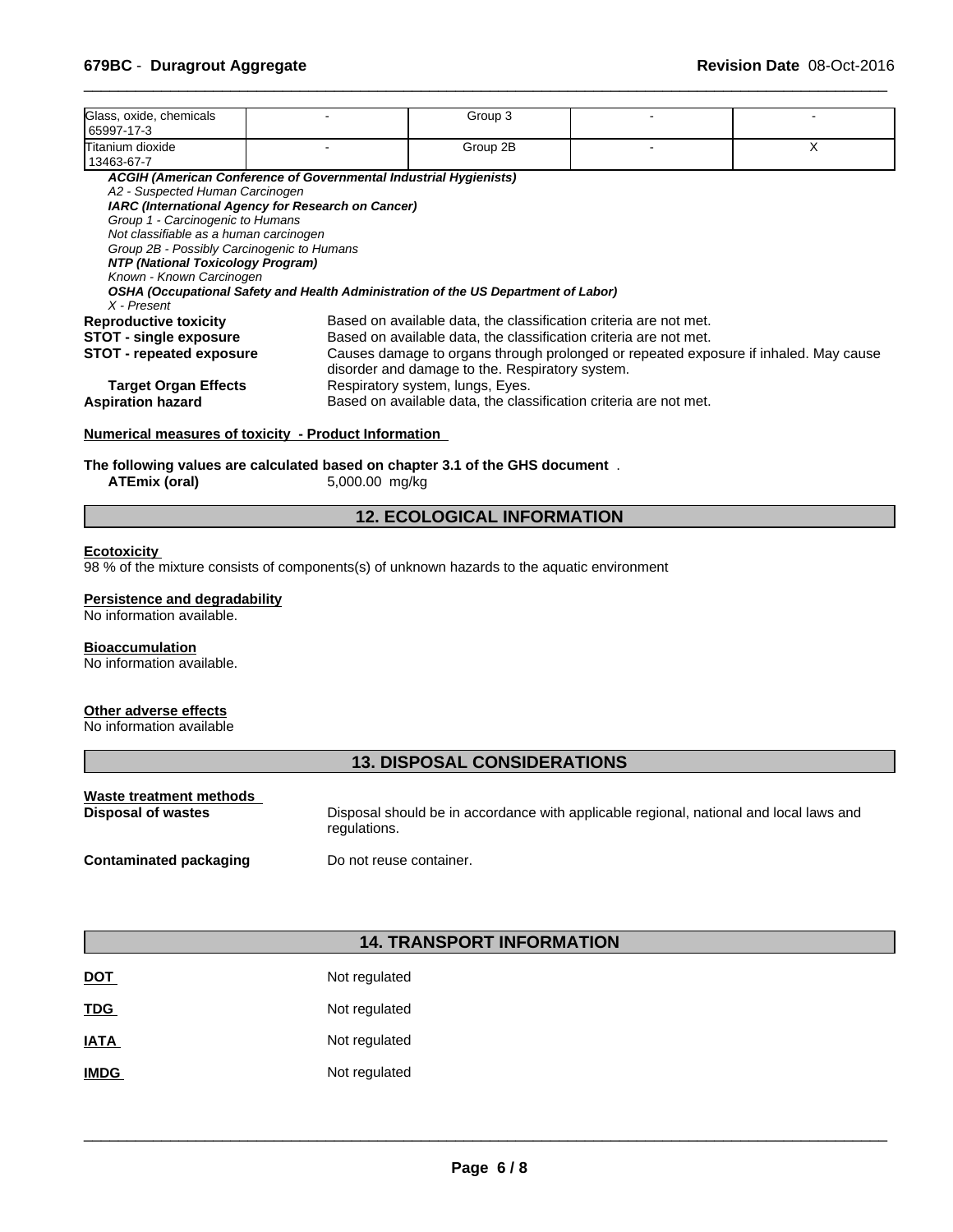### **15. REGULATORY INFORMATION**

 $\overline{\phantom{a}}$  ,  $\overline{\phantom{a}}$  ,  $\overline{\phantom{a}}$  ,  $\overline{\phantom{a}}$  ,  $\overline{\phantom{a}}$  ,  $\overline{\phantom{a}}$  ,  $\overline{\phantom{a}}$  ,  $\overline{\phantom{a}}$  ,  $\overline{\phantom{a}}$  ,  $\overline{\phantom{a}}$  ,  $\overline{\phantom{a}}$  ,  $\overline{\phantom{a}}$  ,  $\overline{\phantom{a}}$  ,  $\overline{\phantom{a}}$  ,  $\overline{\phantom{a}}$  ,  $\overline{\phantom{a}}$ 

| <b>International Inventories</b> |          |
|----------------------------------|----------|
| TSCA                             | Complies |
| <b>DSL/NDSL</b>                  | Complies |
| <b>EINECS/ELINCS</b>             | Complies |
| IECSC                            | Complies |
| KECL                             | Complies |
| PICCS                            | Complies |
| AICS                             | Complies |
|                                  |          |

#### **Legend:**

**TSCA** - United States Toxic Substances Control Act Section 8(b) Inventory **DSL/NDSL** - Canadian Domestic Substances List/Non-Domestic Substances List **EINECS/ELINCS** - European Inventory of Existing Chemical Substances/European List of Notified Chemical Substances **ENCS** - Japan Existing and New Chemical Substances **IECSC** - China Inventory of Existing Chemical Substances **KECL** - Korean Existing and Evaluated Chemical Substances **PICCS** - Philippines Inventory of Chemicals and Chemical Substances

**AICS** - Australian Inventory of Chemical Substances

#### **US Federal Regulations**

#### **SARA 313**

Section 313 of Title III of the Superfund Amendments and Reauthorization Act of 1986 (SARA). This product does not contain any chemicals which are subject to the reporting requirements of the Act and Title 40 of the Code of Federal Regulations, Part 372

#### **SARA 311/312 Hazard Categories**

| Acute health hazard               | No. |  |
|-----------------------------------|-----|--|
| Chronic Health Hazard             | Yes |  |
| Fire hazard                       | No. |  |
| Sudden release of pressure hazard | N٥  |  |
| <b>Reactive Hazard</b>            | N٥  |  |
|                                   |     |  |

#### **CWA (Clean Water Act)**

This product does not contain any substances regulated as pollutants pursuant to the Clean Water Act (40 CFR 122.21 and 40 CFR 122.42)

#### **CERCLA**

This material, as supplied, does not contain any substances regulated as hazardous substances under the Comprehensive Environmental Response Compensation and Liability Act (CERCLA) (40 CFR 302) or the Superfund Amendments and Reauthorization Act (SARA) (40 CFR 355). There may be specific reporting requirements at the local, regional, or state level pertaining to releases of this material

#### **US State Regulations**

#### **California Proposition 65**

This product contains the following Proposition 65 chemicals

| <b>Chemical Name</b>          | <b>California Proposition 65</b> |
|-------------------------------|----------------------------------|
| Quartz - 14808-60-7           | Carcinoɑen                       |
| Titanium dioxide - 13463-67-7 | Carcinoɑen                       |
| $\mathbf{H} \cdot \mathbf{A}$ |                                  |

#### **U.S. State Right-to-Know Regulations**

| <b>Chemical Name</b>           | <b>New Jersey</b> | Massachusetts | Pennsylvania |
|--------------------------------|-------------------|---------------|--------------|
| Quartz<br>14808-60-7           |                   |               |              |
| Titanium dioxide<br>13463-67-7 |                   |               | ,,           |

#### **U.S. EPA Label Information**

**EPA Pesticide Registration Number** Not applicable

#### **16. OTHER INFORMATION, INCLUDING DATE OF PREPARATION OF THE LAST REVISION**